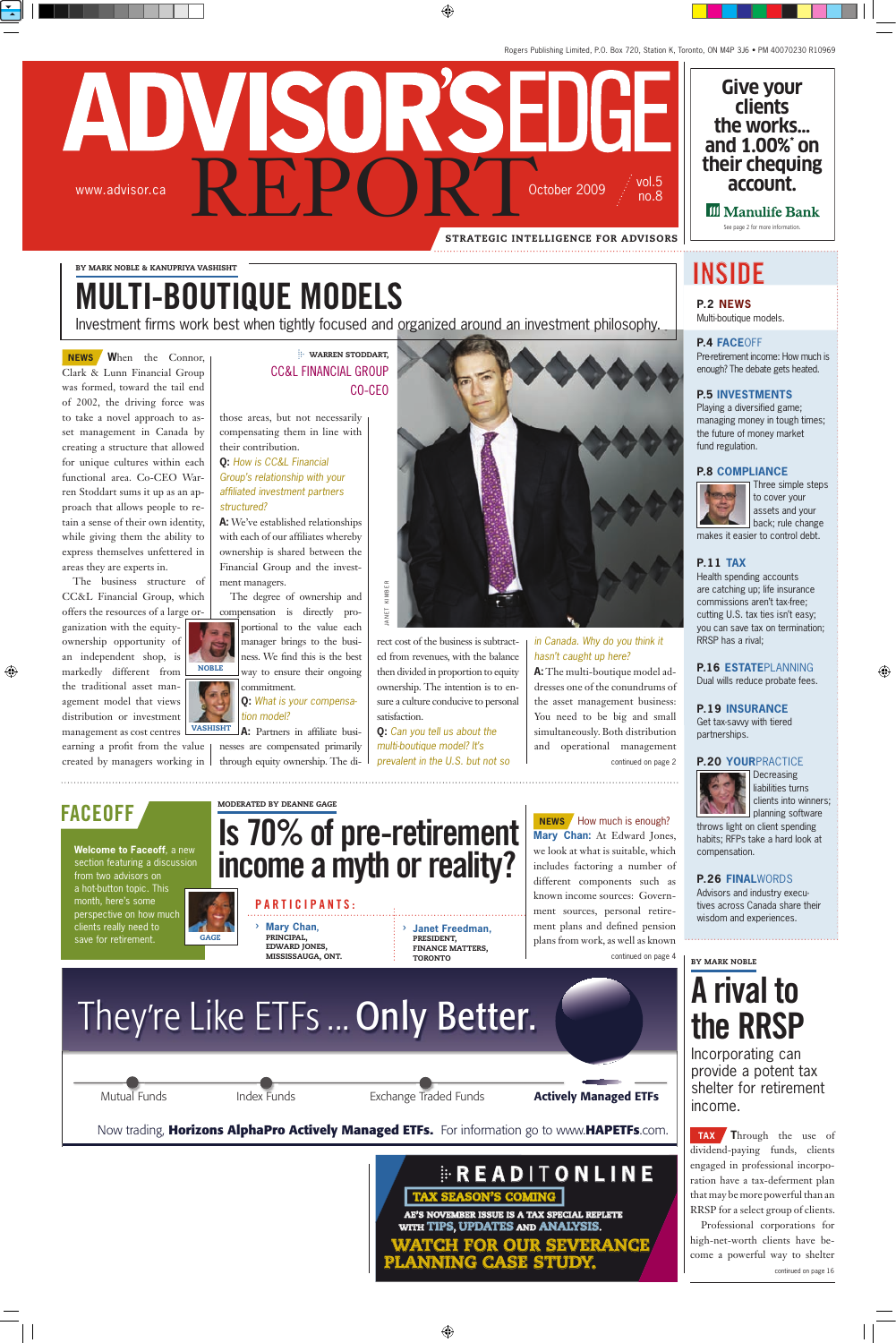## MULTI-BOUTIQUE MODELS

continued from page 1

benefit from economies of scale. The bigger you are the better off you are because you can do those functions better and cheaper.

In contrast, investment management is an area where scale can be, and often is, your enemy. Investment firms work best when they're small, tightly focused and organized around a particular investment philosophy, and where all the players buy into that philosophy.

**hile the multiboutique structure is a common arrangement in the financial sector in the United States, Europe and Australia, CC&L is the only multiboutique asset management firm in Canada.**

In a traditional model, it becomes more problematic for the business to function effectively as it gets bigger. Either there's pressure to expand into new products that could potentially conflict with the founding investment philosophy, or the business finds it hard to continue to grow. Firms that follow this model are increasingly struggling with distribution and operational management. Compliance is one of the areas usually cited as contributing to increasing costs.

**Q:** *How are these relationships formed? Do you recognize their* | amount split bet

#### *talent and ask them to join? Or do they come looking for your support?*

**A:** Canada really provides only two options for money management. You can be employees within a large institution or you can hang out your own shingle and do everything yourself.

There are tremendous resources available within a large institution but the culture isn't for everybody. Equity ownership in the business—having an opportunity to realize the true value of what you contribute—is often not available. You might get equity options in the entity which you are a part of, but the value of those options is only loosely correlated with what you're doing.

If you hang up your own shingle, you get equity ownership and the distinct culture that comes with it, but the ever-rising regulatory requirements are making it increasingly difficult to be in the business in that way.

We're trying to go right down the middle by offering the resources of a large organization paired with the equity-ownership opportunity of an independent shop. You can only do that through a partnership that provides a functional specialization of responsibility.

#### **Q:** *How much of your business is geared toward retail money management?*

**A:** Retail is directly or indirectly a big part of our business.

About 25% of our \$35 billion in assets are managed on behalf of individual investors, with that amount split between intermediary and direct relationships. Intermediated relationships are those where advisors see our name as sub-advisor on mutual funds. Direct assets come from our own high-net-worth distribution. We also have structured products, such as close-ended or flow-through funds.

#### **Q:** *What sorts of services do you offer to the high-net-worth clients of an advisor? Are you offering managed solutions that have mandates managed by affiliates?*

**A:** There are number of ways we could serve an advisor. An advisor might meet with a wholesaler in support of one of our managed asset programs that we run for a bank or the entities they work for.

Independent advisors could have wholesalers from our firm offer them managed, multiproduct asset allocation solutions presented under our name or cobranded with their own firm.

The high-net-worth segment is an area of focus for us. We're different here in that we're not organized around a single investment philosophy. Being a multi-boutique investment organization, the solutions we offer high-net-worth advisors are just that—solutions, not products.

We offer portfolios comprised of different asset classes and investment styles, built using the risk and return policies specified by the client, where the mix is shifted over time in response to changing market conditions.

Instead of promoting a single investment philosophy, we understand different asset classes and investment styles perform differently at different points in the cycle. You tell us what your risk and return objectives are and we'll provide a portfolio specifically tailored to meet those needs and actively asset-allocated to always be where we see the returns coming.

#### **Q:** *Can your relationship with your affiliates be terminated if they're not delivering the performance you expect for high-networth investors?*

**A:** Our chief investment officer in the high-net-worth business decides which affiliates will be represented in the product portfolios.

#### **Q:** *Does every affiliate have complete autonomy over their investment policy?*

**A:** In the institutional market our clients determine their own investment policy. Our investment manager affiliates determine their investment philosophy. It's important for us that their investment philosophy is well understood, well defined and consistently pursued. That's what they bring to the table—their skill set in that area—and we're determined not to interfere with that.

#### **Q:** *Do your affiliates' investment styles ever dovetail into the styles of other affiliates?*

**A:** Generally, no. With consolidated distribution you can only sell each solution once, so the affiliates provide what are in the market's view differentiated strategies.

**Q:** *Are you noticing more retail clients wanting their assets*